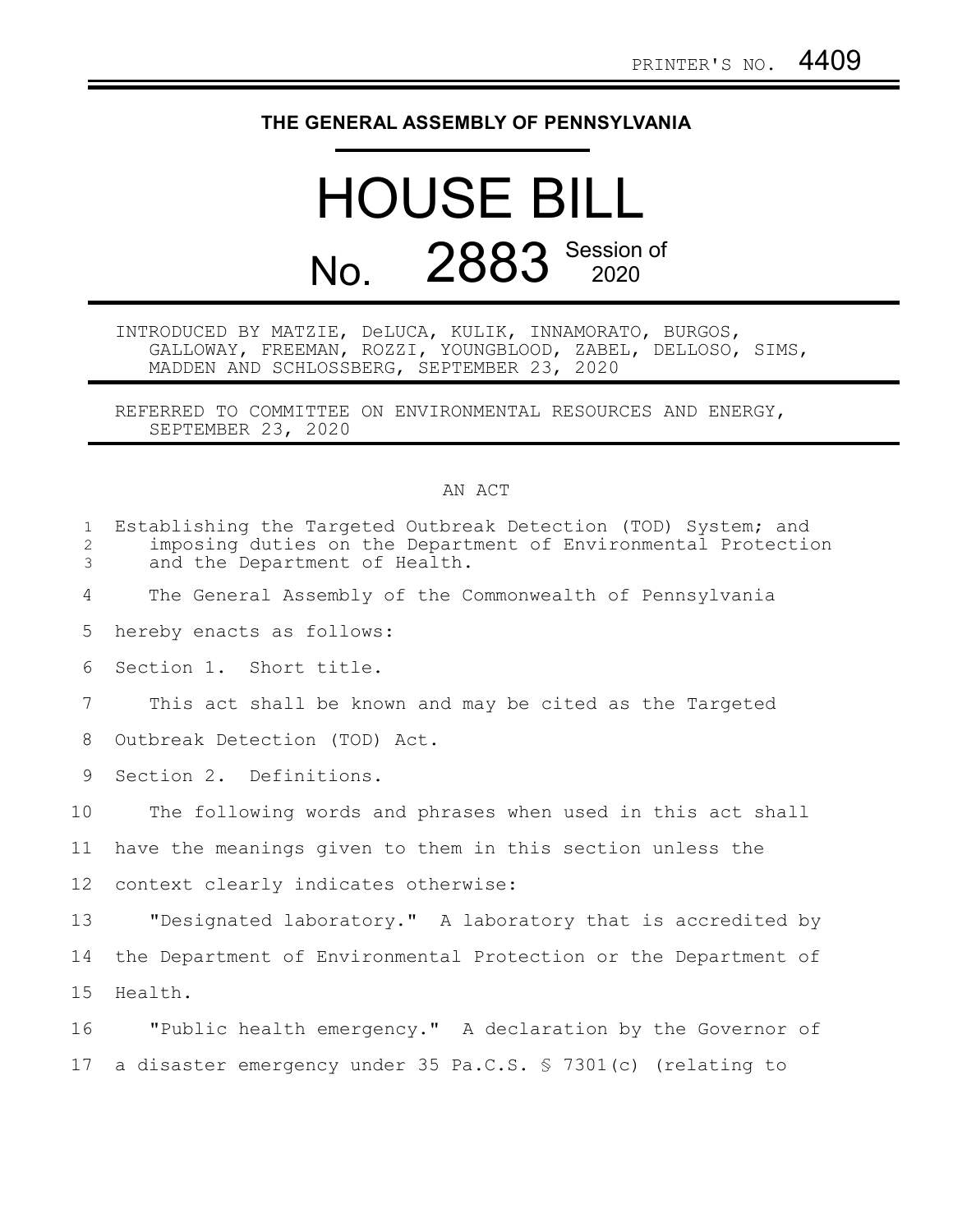general authority of Governor) that involves public health. "Sampling collection network." A wastewater treatment facility in the system. "State laboratory." A laboratory within the Department of Environmental Protection or the Department of Health. 1 2 3 4 5

"System." The Targeted Outbreak Detection (TOD) System established under section 3. 6 7

"Wastewater." Water that: 8

(1) contains wastes from households, commercial facilities and industrial operations; and 9 10

(2) may be mixed with surface water, storm water or groundwater that has infiltrated the collection system. "Wastewater treatment facility." The building, process and equipment needed to treat wastewater, including a facility subject to 53 Pa.C.S. Ch. 56 (relating to municipal authorities) or 66 Pa.C.S. (relating to public utilities) and any regulation promulgated thereunder. 11 12 13 14 15 16 17

Section 3. Targeted Outbreak Detection System. 18

(a) Establishment.--The Targeted Outbreak Detection (TOD) System is established within the Department of Health. 19 20

(b) Purpose.--The purpose of the program is to help public health officials understand and respond to a public health emergency in this Commonwealth through the testing of wastewater. 21 22 23 24

Section 4. Sampling and testing. 25

(a) Authority of Department of Health.--The Department of Health may require a wastewater treatment facility in this Commonwealth to participate in the sampling collection network, through which the wastewater treatment facility shall be required to collect and submit wastewater samples as part of a 26 27 28 29 30

20200HB2883PN4409 - 2 -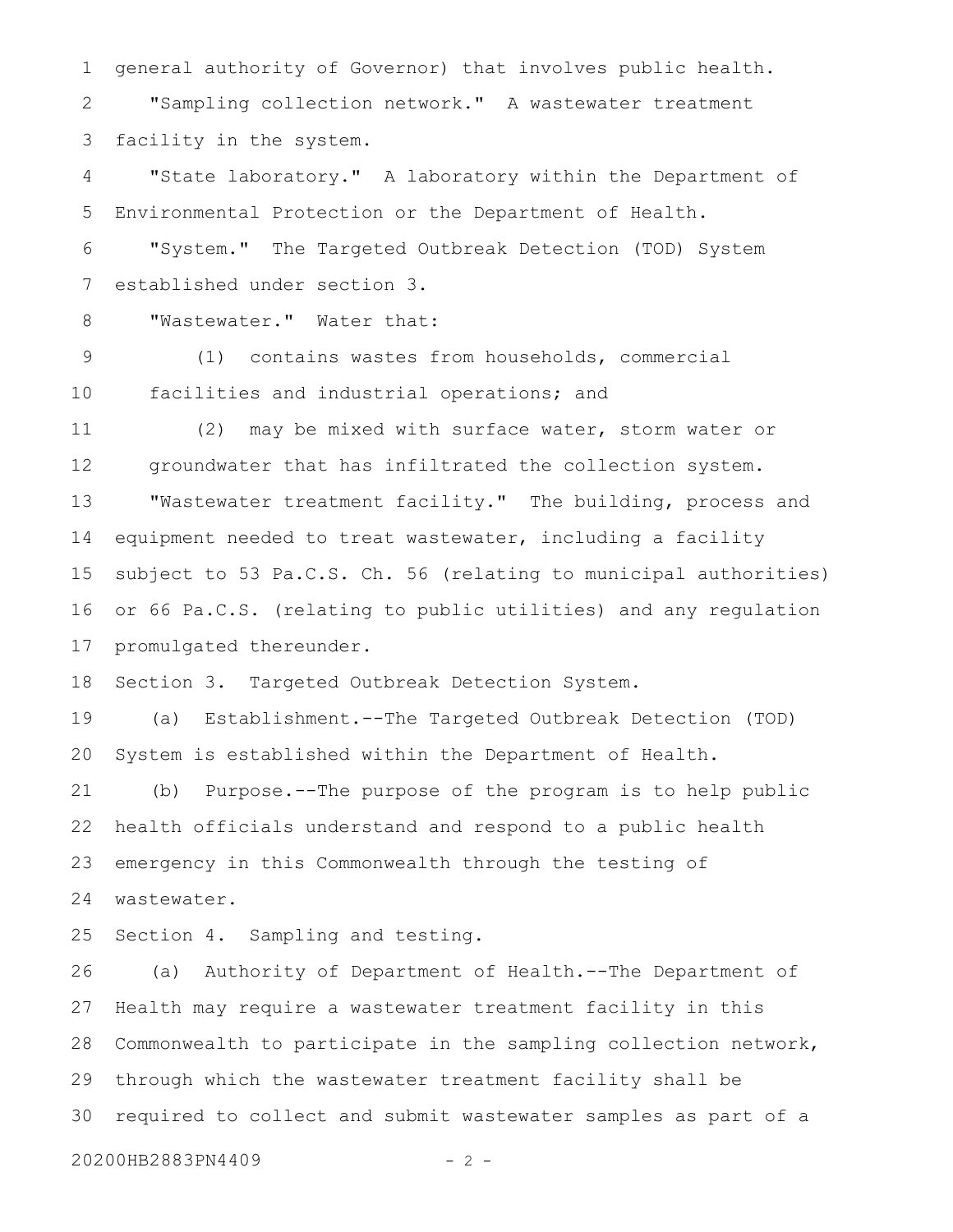surveillance plan deemed necessary by the Department of Health. (b) Procedures.--A wastewater treatment facility required to participate under subsection (a) shall take composite samples of untreated wastewater. The following shall apply: 1 2 3 4

(1) Samples may be obtained simultaneously with other samples required by the Department of Environmental Protection. 5 6 7

(2) Samples may be obtained using existing sampling and data collection methods. 8 9

(3) The wastewater treatment facility shall submit samples to a State laboratory or designated laboratory that is equipped with appropriate analytical instruments, as determined by the Department of Health. 10 11 12 13

(c) Administration of sampling and testing.--The Department of Health shall: 14 15

(1) Manage the system's testing procedures and analysis processes, which shall include extraction, detection, analysis and interpretation of the epidemiological data. 16 17 18

(2) Establish procedures for sampling, analysis, data collection and quality control measures. 19 20

(d) Training program.--The Department of Health may establish a training program for wastewater treatment facilities as necessary. 21 22 23

Section 5. Regulations. 24

The Department of Environmental Protection and the Department of Health may promulgate regulations necessary to carry out the provisions of this act. 25 26 27

Section 6. Reporting. 28

At the discretion of the Department of Health, the Department of Health shall share information with the general public 29 30

20200HB2883PN4409 - 3 -